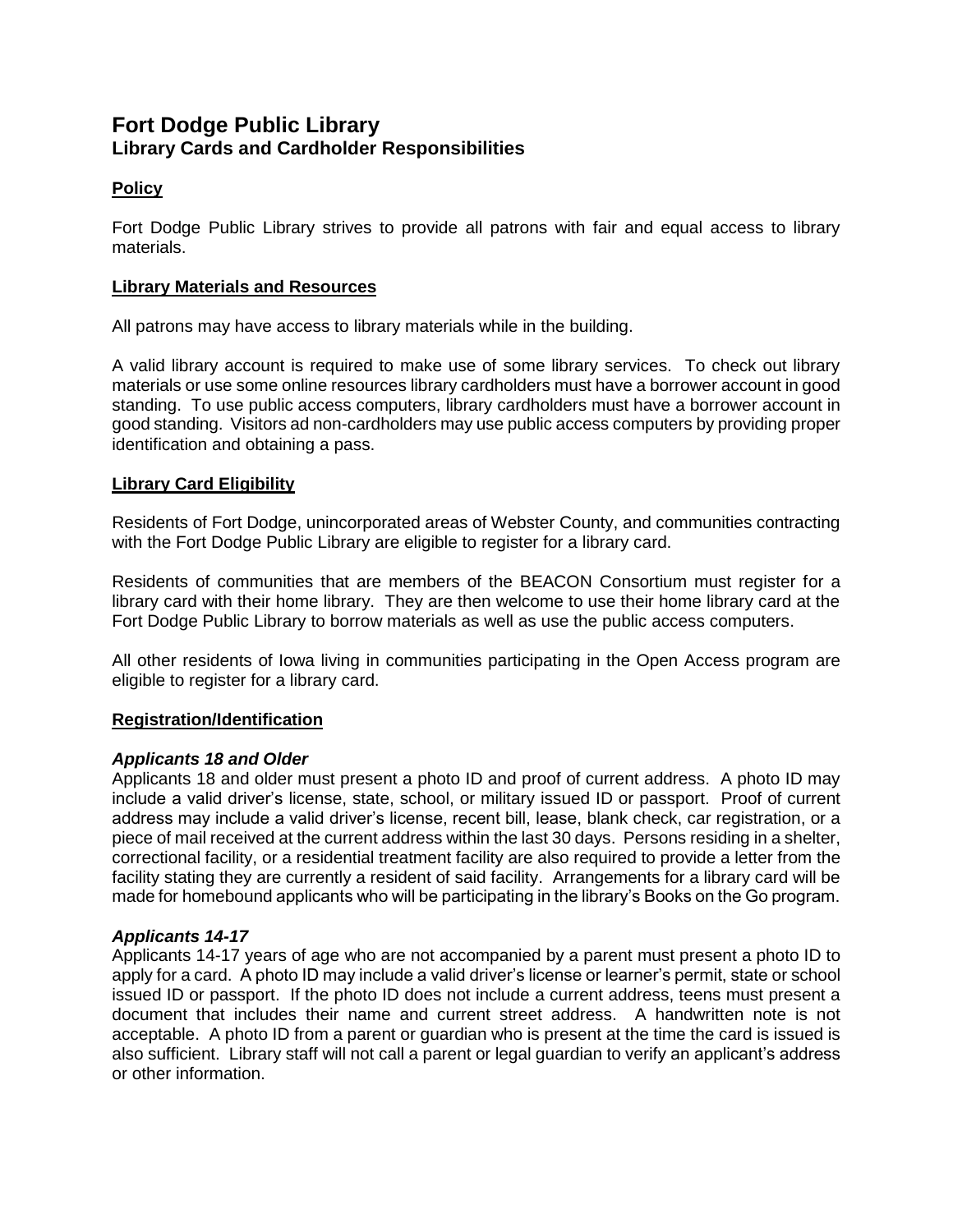## *Applicants Younger than 14*

Applicants younger than 14 must have a parent or guardian present to apply for a library card. A photo ID with proof of street address of the parent or legal guardian is required. A guardian may be requested to supply documentation showing that they are legally responsible for the child being issued a library card.

#### *Temporary Status*

For the first 60 days after registering for a new library card, patrons will be limited in the number of items they can have checked out. They may have any combination of up to five (5) items in the following categories: books; magazines; audiobooks; or music CDs. They may also have one (1) DVD

checked out.

Library cardholders residing in a shelter, correctional facility, or residential treatment facility will remain on Temporary Status as long as they are staying at said facility. Upon leaving the facility and providing proof of their new/current address, their status will be changed.

#### **Borrower Responsibilities**

- Borrowers are expected to comply with the library's policies and procedures.
- Borrowers must present their physical library card, a digital representation of their library card or a photo ID to check materials out or to use the public access computers.
- Children without a photo ID will be allowed to check out materials without their library card after answering a few questions to establish their identity.
- Borrowers are expected to use their own library cards when checking out materials or using public access computers.
- Cardholders are responsible for all materials checked out on their card regardless of who presented the card at check out as well as any fines/fees accrued on their card. Therefore, the library discourages patrons from allowing anyone else to use their card or to check materials out for someone else.
- In the case of a minor child, the parent or legal guardian will be responsible for all materials checked out on that child's card as well as any fines/fees accrued on said card. (Iowa Code 613.16 – Parental responsibility for actions of children)
- Cardholders must notify the library of any changes in account information (name, address, telephone number, etc.).
- Cardholders must notify the library immediately when a library card is lost or stolen; cardholders are responsible for all account activity until the library is notified about a lost/stolen card.
- Borrowers must return library materials, including all parts and packaging, in good condition.

#### **Library Cards – General Policies**

- Individuals may apply for a library card using our online registration form. A temporary card number will be assigned so materials can be placed on hold. The Library's online and downloadable resources are not accessible with this temporary card number. Applicants must come into the library to get their permanent card within 14 days.
- Borrower accounts are considered to be in good standing if they have less than \$20.00 in fines/fees and/or no lost or overdue items on their library card. Borrowers' access to library